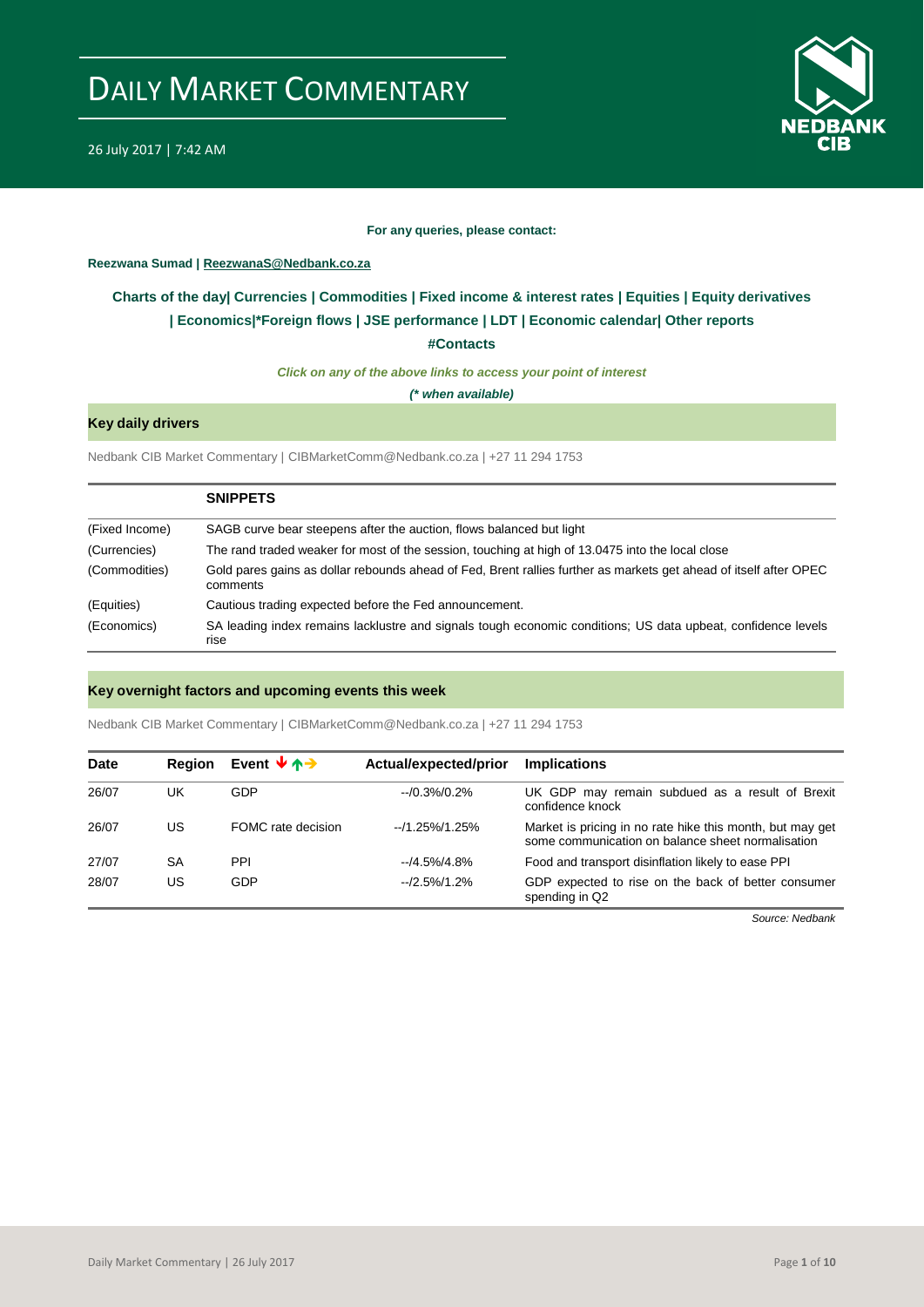

# <span id="page-1-0"></span>**Fixed income and interest rates [back to top](#page-0-0)** back to top

Bond flow sales |+2711 535 4021 | Corporate Money Markets | +2711 535 4007 | Business Bank Money Markets | +2711 535 4006

|                                 |               | Δ              | $\Lambda$        | $\Lambda$  | <b>Month</b> |
|---------------------------------|---------------|----------------|------------------|------------|--------------|
| <b>Bonds</b>                    | Last price    | 1d             | <b>MTD</b>       | <b>YTD</b> | trend        |
|                                 | $\frac{0}{0}$ | bps            | bps              | bps        |              |
| R203-0.1 yrs                    | 6.97          | $-4.60$        | $-42.90$         | $-73.40$   | ⊕            |
| R208-3.7 yrs                    | 7.49          | 1.15           | $-26.15$         | $-79.35$   | ⊕            |
| R186-9.4 yrs                    | 8.56          | 1.40           | $-21.00$         | $-34.70$   | ⊕            |
| R2048-30.6 yrs                  | 9.82          | 0.70           | $-3.80$          | 20.00      | ⊕            |
| <b>US 10 yr</b>                 | 2.32          | $-1.43$        | 1.74             | $-12.33$   | 合            |
| <b>UK 10 yr</b>                 | 1.26          | 7.00           | 0.10             | 1.90       | 合            |
| German 10 yr                    | 0.57          | 5.80           | 10.00            | 35.80      | ⇑            |
| Japan 10 yr                     | 0.08          | 0.30           | $-0.70$          | 3.30       | ⊕            |
|                                 |               | Δ              | Δ                | Δ          | <b>Month</b> |
| <b>Money Market</b>             | Last price    | 1 <sub>d</sub> | <b>MTD</b>       | <b>YTD</b> | trend        |
|                                 | %             | bps            | bps              | bps        |              |
| SA repo rate                    | 6.75          | 0.00           | $-25.00$         | $-25.00$   | ⊕            |
| SA prime rate                   | 10.25         | 0.00           | $-25.00$         | $-25.00$   | ⊕            |
| SA CPI (MTD = previous month)   | 5.10          |                | $-30.00$         |            | ⊕            |
| SA 3m JIBAR                     | 7.08          | 0.00           | $-25.90$         | $-27.50$   | ⊕            |
| SA 3m NCD                       | 7.10          | 0.00           | $-22.50$         | $-27.50$   | ⊕            |
| SA 6m NCD                       | 7.48          | 0.00           | $-32.50$         | $-50.00$   | ⊕            |
| SA 12m NCD                      | 7.78          | 0.00           | $-42.50$         | $-67.50$   | ⊕            |
| US 3m LIBOR                     | 1.32          | 0.28           | 1.75             | 31.88      | ✿            |
| UK 3m LIBOR                     | 0.29          | $-0.25$        | $-1.99$          | $-7.98$    | ⊕            |
| Japan 3m LIBOR                  | $-0.01$       | $-0.21$        | $-0.79$          | 3.85       | ⊕            |
| Source: Bloomberg & Nedbank CIB | Time          |                | 2017/07/26 07:37 |            |              |

| Month |                                                                     |                   | Δ              | Δ                           | Δ          | <b>Month</b> |
|-------|---------------------------------------------------------------------|-------------------|----------------|-----------------------------|------------|--------------|
| trend | <b>FRAs and Swaps</b>                                               | <b>Last price</b> | 1 <sub>d</sub> | <b>MTD</b>                  | <b>YTD</b> | trend        |
|       |                                                                     | %                 | bps            | bps                         | bps        |              |
| ⊕     | 3X6 FRA                                                             | 6.89              | 0.00           | $-34.00$                    | $-50.00$   | ⊕            |
| ⊕     | 6X9 FRA                                                             | 6.73              | 0.00           | $-42.00$                    | $-69.00$   | ⊕            |
| ⊕     | 9X12 FRA                                                            | 6.63              | $-1.00$        | $-42.00$                    | $-82.00$   | ⊕            |
| ⊕     | <b>18X21 FRA</b>                                                    | 6.74              | 0.50           | $-37.50$                    | $-79.50$   | ⊕            |
| 合     | SA 2yr Swap                                                         | 6.78              | 0.00           | $-36.60$                    | $-68.60$   | ⊕            |
| 合     | SA 3yr Swap                                                         | 6.88              | 0.00           | $-34.20$                    | $-68.10$   | ₽            |
| ✿     | SA 5yr Swap                                                         | 7.18              | 0.50           | $-30.00$                    | $-63.10$   | ⊕            |
| ⊕     | SA 10yr Swap                                                        | 7.81              | 0.50           | $-23.50$                    | $-51.60$   | ⊕            |
| Month | SA 15yr Swap                                                        | 8.03              | $-0.75$        | $-23.25$                    | $-46.00$   | ⊕            |
| trend |                                                                     |                   | Δ              | $\Delta$                    | Δ          | <b>Month</b> |
|       | <b>Spreads</b>                                                      | Last price        | 1 <sub>d</sub> | <b>MTD</b>                  | <b>YTD</b> | trend        |
| ⊕     |                                                                     | %                 | bps            | bps                         | bps        |              |
| ⊕     | 2v10v                                                               | $-1.04$           | $-0.50$        | $-13.10$                    | $-17.00$   | ⊕            |
| ⊕     | 3v10v                                                               | $-0.94$           | $-0.50$        | $-10.70$                    | $-16.50$   | ⇩            |
| ⊕     | R186-R203                                                           | 1.59              | 6.00           | 21.90                       | 38.70      | 合            |
| ⊕     | R2048-R186                                                          | 1.26              | $-0.70$        | 17.20                       | 54.70      | 合            |
| ⊕     | 5y-R186                                                             | $-1.38$           | $-0.90$        | $-9.00$                     | $-28.40$   | ⇩            |
| ⊕     | 10y-R186                                                            | $-0.75$           | $-0.90$        | $-2.50$                     | $-16.90$   | ⊕            |
| ⇮     | 15y-R186                                                            | $-0.54$           | $-2.15$        | $-2.25$                     | $-11.30$   | ⊕            |
|       |                                                                     |                   |                |                             |            |              |
| ⊕     | SA 5yr CDS spread - basis points<br>Source: Bloomberg & Nedbank CIB | 191.50<br>Time    | $-1.00$        | $-8.00$<br>2017/07/26 07:37 | $-23.50$   | ⊕            |

- Core rates looking shaky still overnight and ZAR weakens. SAGBs held up very well yesterday given the moves in DM, but looks like they may struggle to rally ahead of the Fed.
- Offshore took a decent clip of the auction yesterday (more details to follow) but locals remain sellers into weakness, with street and leveraged on the bid for R186s. Auction analysis: clearing levels reflected the demand - offshore bid aggressively for both R2023s and R2030s, with the street also jumping on these points to cover recent inflows, but underwriters ended up wearing the R2040s hence the aggressive steepening in that part of the curve in the aftermath. Limited interest from locals.



**SA 10 year yield**



*Source: Bloomberg, Nedbank*

*Source: Bloomberg, Nedbank*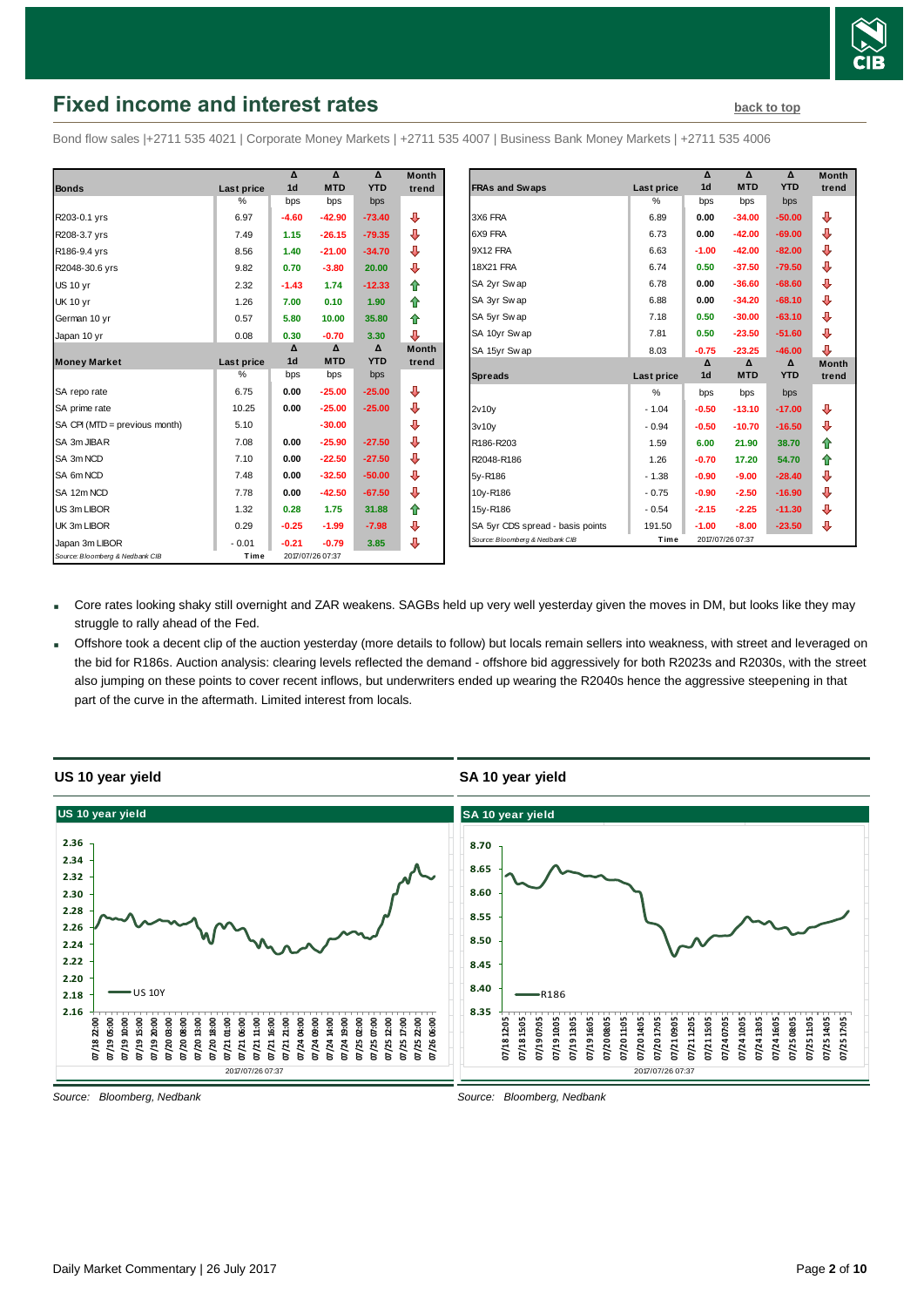

# <span id="page-2-0"></span>**Currencies [back to top](#page-0-0)**

Business Banking FX | +27 11 535 4003 | Corporate FX | +2711 535 4002 | Institutional FX | +2711 535 4005

- The morning session saw the rand start the day trading at 12.9600. The rand traded weaker for most of the session, touching at high of 13.0475 into the local close. The New York session saw it continue to weakening to trade at 13.0975. This morning the local unit opens at 13.0875.
- International markets saw the Euro trade significantly firmer during the day. After opening at 1.1660 it traded to a high of 1.1712 before retracing back to opening levels as we closed the session. The cable traded in similar fashion to the other majors. Initially trading firmer on the day, after opening at 1.3029, it touched 1.3084 before closing at 1.3043. Gold traded \$6 weaker on the day, closing at \$1250.
- On the economic data front we have UK GDP, US new home sales and the FOMC meeting in the evening.
- Possible trading range 12.9000 13.2000

|                                 |            | $\%$ $\Delta$        | $\Delta_0$                  | $\Delta_0$                  | <b>Month</b>          | <b>USD</b> trend    |
|---------------------------------|------------|----------------------|-----------------------------|-----------------------------|-----------------------|---------------------|
| <b>Majors</b>                   | Last price | $-1d$                | <b>MTD</b>                  | <b>YTD</b>                  | trend                 |                     |
| <b>GBPUSD</b>                   | 1.30       | $-0.16$              | $-0.06$                     | 5.49                        | ⊕                     | USD strength        |
| <b>EURUSD</b>                   | 1.16       | $-0.15$              | 1.84                        | 10.64                       | ⇑                     | USD weakness        |
| <b>USDJPY</b>                   | 111.99     | 0.31                 | $-0.36$                     | $-4.44$                     | ⊕                     | USD weakness        |
| <b>USDAUD</b>                   | 1.27       | 0.76                 | $-2.54$                     | $-8.71$                     | ⊕                     | USD weakness        |
| <b>Rand crosses</b>             | Last price | $\% \Delta$<br>$-1d$ | %Δ<br><b>MTD</b>            | $\%$ $\Delta$<br><b>YTD</b> | <b>Month</b><br>trend | <b>ZAR</b> trend    |
| <b>USDZAR</b>                   | 13.08      | 0.35                 | 0.08                        | $-5.01$                     | ♠                     | <b>ZAR</b> weakness |
| <b>GBPZAR</b>                   | 17.03      | 0.19                 | 0.01                        | 0.52                        | ⇑                     | ZAR weakness        |
| <b>FURZAR</b>                   | 15.23      | 0.20                 | 1.86                        | 5.08                        | ♠                     | ZAR weakness        |
| <b>AUDZAR</b>                   | 10.32      | $-0.38$              | 2.78                        | 4.08                        | ⇑                     | <b>ZAR</b> weakness |
| ZARJPY                          | 8.56       | $-0.05$              | $-0.31$                     | 0.33                        | ⊕                     | ZAR weakness        |
| <b>African FX</b>               | Last price | $\% \Delta$<br>$-1d$ | $\%$ $\Delta$<br><b>MTD</b> | $\Delta$<br><b>YTD</b>      | <b>Month</b><br>trend | <b>ZAR</b> trend    |
| ZARMWK (Malaw ian kw acha)      | 55.47      | $-0.34$              | $-0.14$                     | 4.48                        | ⊕                     | ZAR weakness        |
| ZARBWP (Botsw ana pula)         | 0.78       | $-0.41$              | $-1.02$                     | $-0.08$                     | ⊕                     | <b>ZAR</b> weakness |
| ZARKES (Kenyan shilling)        | 7.94       | $-0.43$              | 0.12                        | 6.07                        | ⇑                     | ZAR strength        |
| ZARMUR (Mauritian rupee)        | 2.64       | $-0.36$              | $-0.15$                     | 0.55                        | ⊕                     | <b>ZAR</b> weakness |
| ZARNGN (Nigerian naira)         | 24.11      | $-0.27$              | 0.01                        | 4.86                        | ⇑                     | ZAR strength        |
| ZARGHS (Ghanian cedi)           | 0.34       | $-0.36$              | 0.00                        | 7.72                        | ⇛                     | ZAR strength        |
| ZARZMW (Zambian kw acha)        | 0.68       | $-0.35$              | $-3.77$                     | $-7.14$                     | ⊕                     | ZAR weakness        |
| ZARMZN (Mozambican metical)     | 4.67       | $-0.36$              | 1.59                        | $-11.65$                    | ⇑                     | ZAR strength        |
| Source: Bloomberg & Nedbank CIB | Time       |                      | 2017/07/26 07:37            |                             |                       |                     |

*\*Please note that the sign on the % change reflects the change on the headline number. The narrative indicates the trend direction over the month. For trade in any of these currencies, contact our FX dealing desks*

#### **USDZAR**



*Source: Bloomberg, Nedbank*

#### **EUR/USD**



*Source: Bloomberg, Nedbank*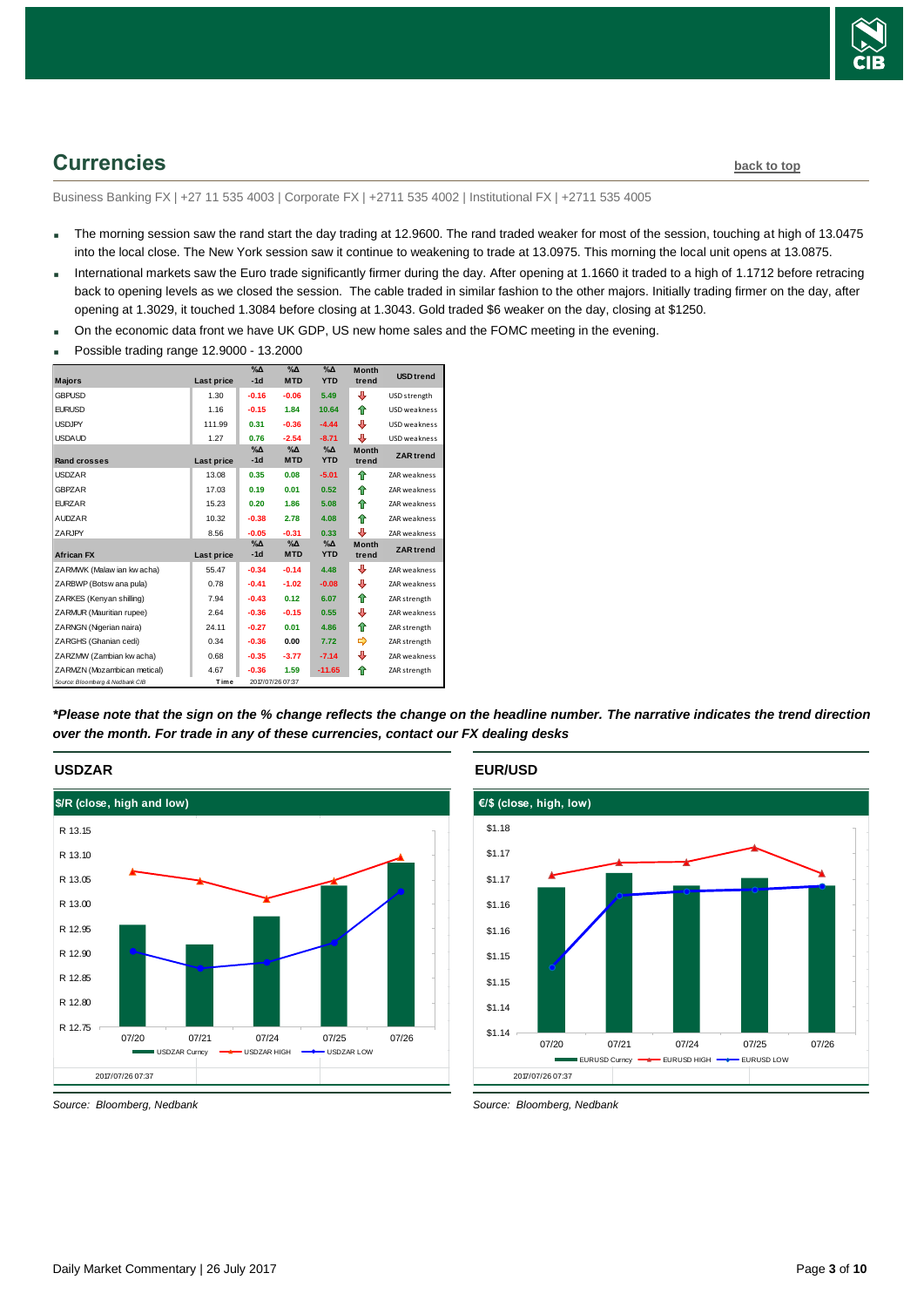# <span id="page-3-0"></span>**Commodities [back to top](#page-0-0)**

Nedbank CIB Market Commentary | CIBMarketComm@Nedbank.co.za | +27 11 294 1753| +27 11 535 4038

- A marginal rally in the dollar index, though short-lived, managed to lower the gold price by \$8/oz. yesterday as bargain buying and safe haven demand declined. Gold will continue to track the dollar inversely over the medium term, unless safe haven buying surges.
- Markets continued to overreact to OPEC and Saudi comments regarding the reduction of crude exports. However, we believe this reaction is premature and likely to be short-lived. Oil is still predisposed to further downside risks as the supply glut remains firmly entrenched. Unless we see stabilisation efforts from the US (unlikely), the oil price will likely be capped at \$55/bbl. over the medium term.

| <b>Commodities</b>              | Last price | $\%$ $\Delta$<br>$-1d$ | $\%$ $\Delta$<br><b>MTD</b> | $\%$ $\Delta$<br><b>YTD</b> | <b>Month</b><br>trend |
|---------------------------------|------------|------------------------|-----------------------------|-----------------------------|-----------------------|
| Brent near future (\$)          | 50.61      | 0.82                   | 5.61                        | $-10.93$                    | ⇑                     |
| WTI crude (\$)                  | 48.38      | 1.02                   | 5.08                        | $-9.94$                     | ⇑                     |
| Gold spot (\$)                  | 1 245.55   | $-0.44$                | 0.32                        | 8.54                        | ⊕                     |
| Platinum spot (\$)              | 924.11     | $-0.56$                | $-0.19$                     | 2.33                        | л                     |
| SA w hite maize spot (R)        | 1821.00    | $-0.76$                | 6.30                        | $-48.59$                    |                       |
| Source: Bloomberg & Nedbank CIB | Time       |                        | 2017/07/26 07:37            |                             |                       |





*Source: Bloomberg, Nedbank*



#### **Brent Crude vs West Texas Intermediate**



*Source: Bloomberg, Nedbank*

### **Platinum vs Gold**

*Source: Bloomberg, Nedbank*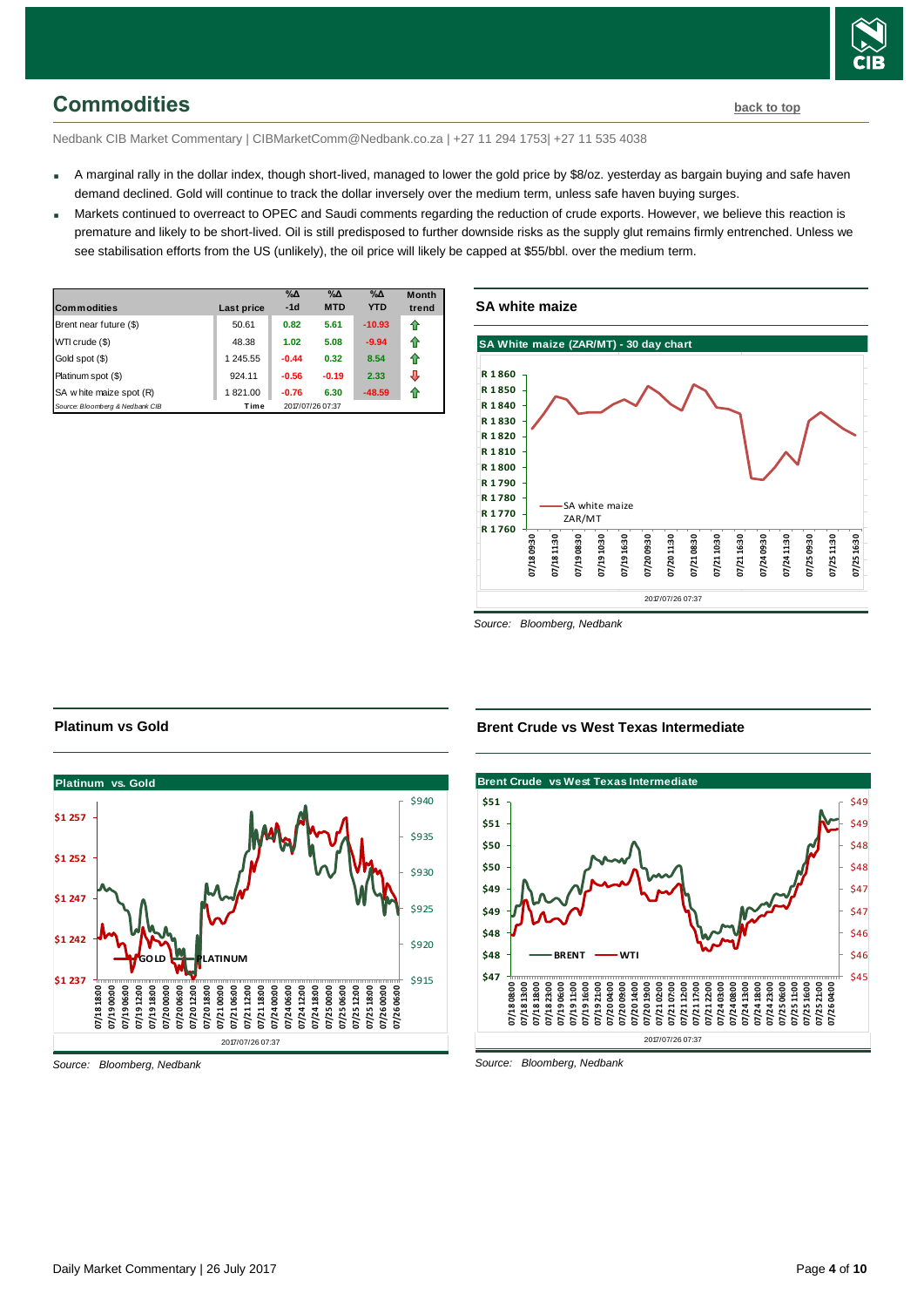

# <span id="page-4-0"></span>**Equities [back to top](#page-0-0)**

Cash equities | +2711 535 4030/31

#### **South Africa**

 After the rally in the morning session, the Top40 (+0.3%) gradually declined but managed to close in the black. Resources jumped +3.7% led by diversified and materials stocks, Anglo America (+7%), BHP Billiton (+5%) and Sasol (+4%) leading the way. Financials and industrials closed in the red with losses coming from Sanlam (-2%) and Mr Price (-3%) respectively. Kumba'shalf year results topped estimates and resumed with paying a dividend of R15.97 beating consensus of R6,the share rocketed +17%. MediClinic's CEO announced that he will retire in a years' time and outperformed peers and the index. The value traded was R17.8 billion and the rand was hovering around 13.04 to the US dollar at the close.

#### **UK/Europe**

 Better than expected German data, progress in Greece and good corporate earnings were the catalyst for a strong performance in European markets. The Cac rose +0.7%, the Dax added +0.5% and the FTSE gained +0.8% to snap a 3 day losing streak. Germany's business confidence rose to record highs and investors' confidence in Greece was positive. The manufacturing confidence in France remained flat at elevated levels. The rally in the region was broad based with gains in banking and energy stocks leading the way.

#### **USA**

 The major US markets closed in positive territory boosted by corporate earnings, economic data and rebound in the Brent crude oil price. The Nasdaq (+0.1%) and S&P500 (+0.3%) recorded new highs while the Dow added (+0.5%). Sentiment was lifted by better than expected results from Caterpillar and McDonalds, July's consumer confidence surprised to the upside and energy shares benefited from a rebound in the oil prices. Strength was also seen in the steel, financial, gold and railroad stocks while computer hardware and biotechnology shares were weaker.

#### **Asia**

 Asian stocks are trading higher this morning, taking the que from Wall Street's record close, the MSCI Asian Pacific ex-Japan is down -0.2%. Corporate earnings results are spearheading the rally supported by higher commodity and Brent crude oil prices, a surprise uptick in consumer confidence has added stimulus to the rise. BHP Billiton is up +3% in Australia and Tencent is down -0.3% in Hong Kong this morning.

| <b>Developed Markets</b>        | Last price    | $\%$ $\Delta$<br>$-1d$ | $\%$<br><b>MTD</b> | $\% \Lambda$<br><b>YTD</b> | <b>Month</b><br>trend |
|---------------------------------|---------------|------------------------|--------------------|----------------------------|-----------------------|
| Dow Jones                       | 21 613.43     | 0.47                   | 1.24               | 9.37                       | ⇑                     |
| Nasdag                          | 6412.17       | 0.02                   | 4.43               | 19.12                      | ⇑                     |
| S&P 500                         | 2477.13       | 0.29                   | 2.22               | 10.64                      | 合                     |
| DJ Eurostoxx 50                 | 3473.54       | 0.59                   | 0.92               | 5.56                       | 合                     |
| <b>DAX</b>                      | 12 264.31     | 0.45                   | $-0.49$            | 6.82                       | ⊕                     |
| CAC                             | 5 161.08      | 0.65                   | 0.79               | 6.14                       | 合                     |
| <b>FTSE</b>                     | 7 434.82      | 0.77                   | 1.67               | 4.09                       | 合                     |
| ASX200                          | 5781.30       | 0.96                   | 1.05               | 2.04                       | 合                     |
| Nikkei 225                      | 20 043.14     | 0.44                   | 0.05               | 4.86                       | 合                     |
| <b>MSCI World</b>               | 1 960.59      | 0.29                   | 2.30               | 11.96                      | 合                     |
|                                 |               | $\% \Delta$<br>$-1d$   | %Δ<br><b>MTD</b>   | %Δ<br><b>YTD</b>           | <b>Month</b><br>trend |
| <b>Emerging Markets</b>         | Last price    |                        |                    |                            |                       |
| Hang Seng                       | 26 895.86     | 0.16                   | 4.39               | 22.25                      | ⇑                     |
| Shanghai                        | 3 2 3 8 . 3 5 | $-0.16$                | 1.44               | 4.34                       | ⇑                     |
| Brazil Bovespa                  | 65 667.63     | 0.87                   | 4.40               | 9.03                       | 合                     |
| India - NSE                     | 32 316.61     | 0.27                   | 4.51               | 21.37                      | ⇮                     |
| Russia Micex                    | 1923.73       | $-0.42$                | 2.35               | $-13.84$                   | ♠                     |
| <b>MSCI Emerging</b>            | 1 061.69      | $-0.24$                | 5.03               | 23.13                      | ⇑                     |
|                                 |               | %Δ                     | %Δ                 | %∆                         | <b>Month</b>          |
| <b>SA Indices</b>               | Last price    | $-1d$                  | <b>MTD</b>         | <b>YTD</b>                 | trend                 |
| <b>JSE All Share</b>            | 54 499.11     | 0.24                   | 5.60               | 7.59                       | ♠                     |
| Top 40                          | 48 223.29     | 0.34                   | 6.17               | 9.84                       | ♠                     |
| Resi 10                         | 32 939.14     | 3.69                   | 8.75               | 2.58                       | ⇮                     |
| Indi 25                         | 74 504.46     | $-0.55$                | 5.66               | 15.90                      | 合                     |
| Fini 15                         | 15 131.71     | $-0.73$                | 4.58               | 0.36                       | ⇑                     |
| Source: Bloomberg & Nedbank CIB | Time          |                        | 2017/07/26 07:37   |                            |                       |

**Short-term performance of SA equity indices**



<span id="page-4-1"></span>*Source: Bloomberg, Nedbank*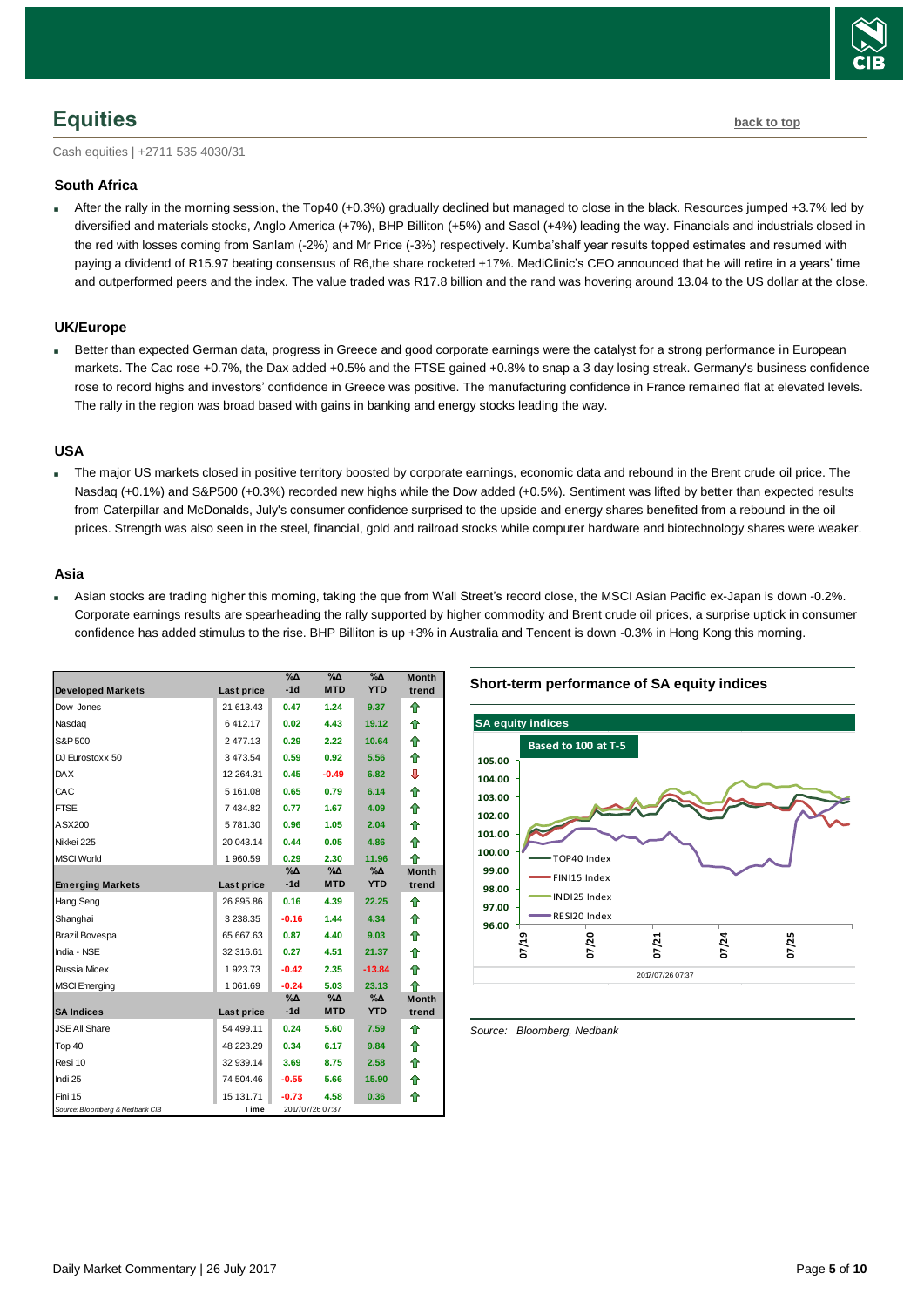# **JSE performance [back to top](#page-0-0) back to top**

Nedbank CIB Market Commentary | CIBMarketComm@Nedbank.co.za | +27 11 294 1753

| <b>Top40 constituents</b>               | Last price | $\% \Delta$<br>-1d | %Δ<br><b>MTD</b> | %Δ<br><b>YTD</b> | Month<br>trend |
|-----------------------------------------|------------|--------------------|------------------|------------------|----------------|
| AGL: Anglo American Plc                 | 199.55     | 7.49               | 13.69            | 2.28             | ⇑              |
| ANG: Anglogold Ashanti Ltd              | 123.46     | $-0.94$            | $-3.55$          | -19.09           | ⊕              |
| APN: Aspen Pharmacare Holdings Lt       | 278.00     | 0.27               | $-3.17$          | -1.97            | ⊕              |
| <b>BGA: Barclays Africa Group Ltd</b>   | 147.00     | $-0.28$            | 2.26             | -12.86           | ⇑              |
| BID: Bid Corp Ltd                       | 307.87     | 1.85               | 2.89             | 25.58            | ⇑              |
| BIL: Bhp Billiton Plc                   | 228.48     | 4.93               | 14.43            | 4.48             | ⇑              |
| BTI: British American Tobacco Plc       | 899.50     | $-1.67$            | 0.68             | 15.53            | ⇑              |
| <b>BVT: Bidvest Group Ltd</b>           | 165.62     | $-2.03$            | 5.10             | $-8.62$          | ⇑              |
| CFR : Financiere Richemont-Dep Rec      | 108.50     | $-0.39$            | 0.31             | 19.57            | ⇑              |
| CPI: Capitec Bank Holdings Ltd          | 842.00     | $-0.42$            | 1.45             | 21.15            | ⇑              |
| DSY: Discovery Ltd                      | 136.41     | $-0.58$            | 6.64             | 19.14            | n              |
| FFA: Fortress Income Fund Ltd-A         | 17.57      | $-1.01$            | 2.39             | 6.04             | ⇑              |
| FFB: Fortress Income Fund Ltd           | 37.84      | $-1.94$            | 9.05             | 17.04            | ⇑              |
| <b>FSR: Firstrand Ltd</b>               | 51.10      | $-1.99$            | 8.38             | $-3.89$          | ⇑              |
| GFI: Gold Fields Ltd                    | 48.90      | $-0.20$            | 8.84             | 12.18            | ⇑              |
| <b>GRT: Grow thpoint Properties Ltd</b> | 24.70      | $-1.20$            | 0.90             | -4.60            | ⇑              |
| <b>INL: Investec Ltd</b>                | 99.03      | 0.15               | 2.62             | 9.12             | ⇑              |
| <b>INP:</b> Invested Plc                | 99.70      | $-0.06$            | 2.47             | 9.86             | ⇑              |
| <b>ITU:</b> Intu Properties Plc         | 46.75      | 0.80               | 2.14             | $-0.49$          | ⇑              |
| LHC: Life Healthcare Group Holdin       | 25.42      | $-1.36$            | $-0.90$          | -16.19           | ⊕              |
| MEI: Mediclinic International Plc       | 125.14     | 1.70               | $-1.11$          | $-3.74$          | ⊕              |
| MND: Mondi Ltd                          | 340.95     | $-0.09$            | 0.54             | 21.77            | ⇑              |
| MNP: Mondi Plc                          | 342.09     | $-0.17$            | 0.42             | 22.74            | ⇑              |
| MRP: Mr Price Group Ltd                 | 174.39     | $-2.85$            | 11.79            | 9.30             | ⇑              |
| MTN: Mtn Group Ltd                      | 124.24     | $-1.11$            | 8.89             | $-1.53$          | ⇑              |
| NED: Nedbank Group Ltd                  | 211.66     | $-0.79$            | 1.37             | -11.12           | ⇑              |
| NPN: Naspers Ltd-N Shs                  | 2862.21    | 0.08               | 12.46            | 42.11            | Ħ              |
| NTC: Netcare Ltd                        | 25.02      | $-0.83$            | $-2.76$          | -21.42           | ⇩              |
| OML: Old Mutual Plc                     | 33.05      | 0.39               | 1.01             | -4.04            | fr             |
| RDF: Redefine Properties Ltd            | 10.80      | $-0.46$            | 2.66             | $-3.49$          |                |
| REI: Reinet Investments Sa-Dr           | 29.95      | $-0.37$            | 1.59             | 11.75            |                |
| REM: Remgro Ltd                         | 211.00     | $-2.27$            | $-1.15$          | $-5.40$          | ⇩              |
| RMH: Rmb Holdings Ltd                   | 61.93      | $-2.10$            | 5.41             | -6.73            |                |
| SAP: Sappi Limited                      | 89.00      | $-2.06$            | 2.19             | $-1.06$          | ⇮              |
| SBK: Standard Bank Group Ltd            | 159.71     | $-0.15$            | 10.88            | 5.25             | 合              |
| SHP: Shoprite Holdings Ltd              | 200.54     | 0.12               | 0.58             | 16.96            | ⇮              |
| SLM: Sanlam Ltd                         | 67.11      | $-2.26$            | 3.56             | 6.69             | ⇑              |
| SNH: Steinhoff International H Nv       | 67.25      | $-1.47$            | 0.30             | $-5.65$          | ⇑              |
| SOL: Sasol Ltd                          | 387.58     | 4.21               | 5.75             | $-2.84$          | ⇑              |
| TBS: Tiger Brands Ltd                   | 387.97     | $-0.43$            | 5.46             | $-2.48$          | €              |
| TRU: Truw orths International Ltd       | 75.78      | $-1.95$            | 5.99             | $-4.88$          | €              |
| VOD: Vodacom Group Ltd                  | 179.86     | $-1.77$            | 9.49             | 18.02            | ⇑              |
| WHL: Woolw orths Holdings Ltd           | 63.25      | $-0.92$            | 2.60             | -10.94           |                |
| Source: Bloomberg & Nedbank CIB         | Time       |                    | 2017/07/26 07:37 |                  |                |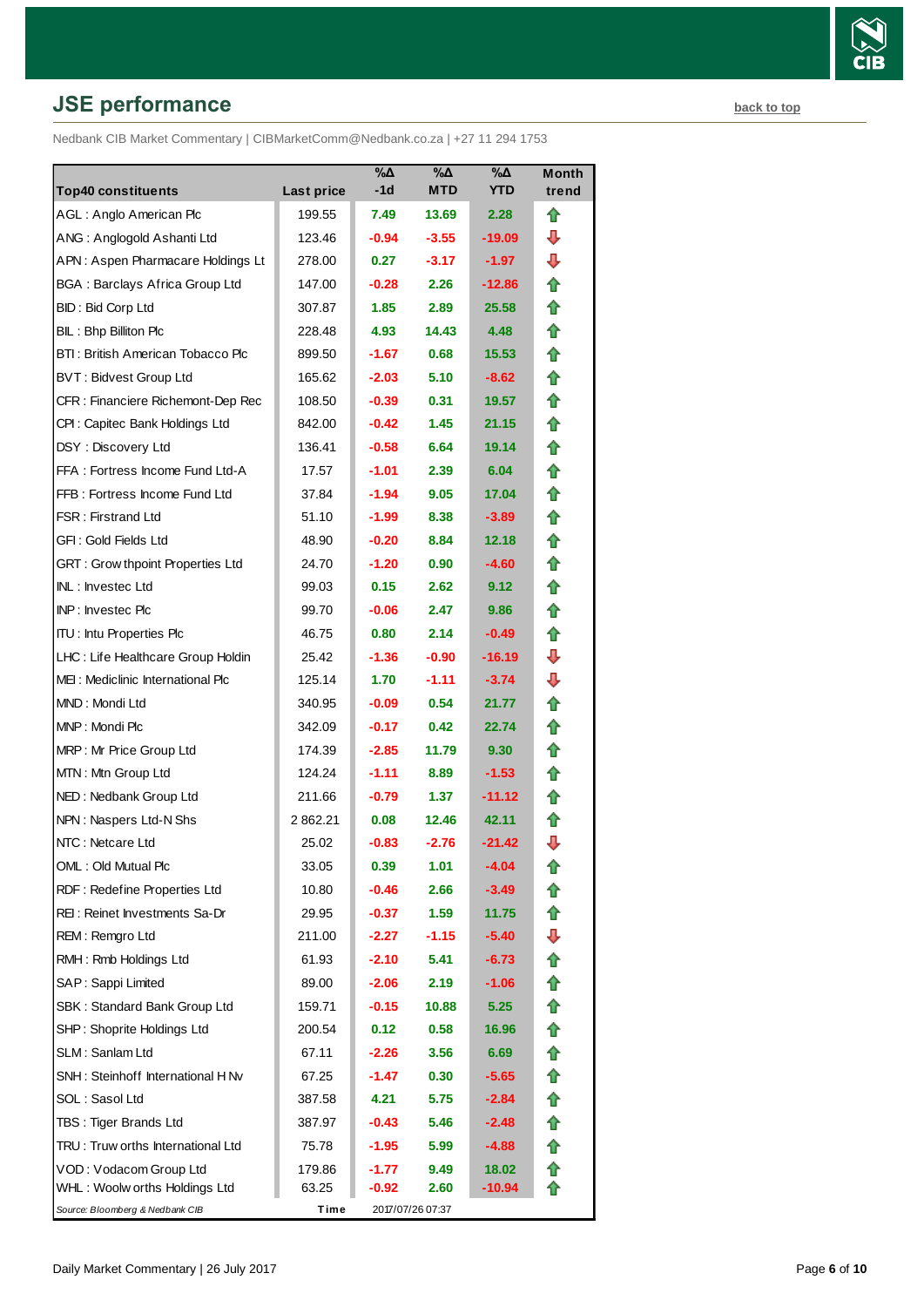

### <span id="page-6-0"></span>**Economics [back to top](#page-0-0)**

Nedbank CIB Market Commentary | CIBMarketComm@Nedbank.co.za | +27 11 294 1753

#### **US**

- S&P 20-city Corelogic house price index showed house prices eased to 5.69% y/y in May, from 5.77% previously, worse than forecasts of 5.75%. Despite the lower rate of increase, in real terms, house prices have surged, making affordability difficult. Leaner home inventories have also played a hand at pushing up home prices over the last two years. Current stock of homes for sale stands at 4 months, well below the required level of 5.4 months.
- Consumer confidence in the US rose to 121.1 index points in July, from 117.3 previously, well ahead of consensus of 116.5. Confidence over the present situation improved sharply, along with expectations over the next 6 to 9 months. Positive sentiment was recorded for business conditions, employment and vehicle and home purchases.
- Richmond Fed manufacturing index rose to 14 points in July, from 11 previously, better than consensus of 7. This was mainly due to higher new orders, order backlogs and capacity utilization. Better global growth, demand and trade may keep manufacturing activity upbeat in the US over the medium term.

**Synopsis: Markets await comments from the Fed tonight, in which balance sheet normalisation plans may be announced. The Fed will likely provide one more rate hike this year, and if inflation rises closer towards 2% and full employment is sustained, further rate hikes will be considered for 2018, bringing the Fed funds target rate closer towards the long run target of 3%.** 

#### **SA**

- The SA leading index remained unchanged at 95.8 points in May, after the April figure was downwardly revised from 96.7 index points. Of the ten subcomponents, six declined and four improved. The biggest negative drivers of the indicator were a slump in the business confidence index and a decline in export commodity prices. What's also concerning is the fact that the leading indicators (aggregated) of SA's major trading partners deteriorated – this may impact exports negatively if sustained.
- Job advertisements and manufacturing hours worked also deteriorated markedly, along with orders for manufactured products. This signals that the employment outlook remains bleak, while manufacturing output will also likely remain subdued, in line with the PMI indicator. Among the positive drivers of the index were increased number of building plans passed and new vehicle sales (low base effects).

**Synopsis: The leading indicator provides a signal of economic activity in 6 to 9 months' time. The index has fallen sharply since February, indicative of deteriorating economic conditions. The fact that there has been no improvement in the leading index suggests still difficult economic conditions into Q1/2018. The growth outlook therefore remains dire, while the SARB may view the current environment as conducive to rate cuts, barring a flare up in political risks, the rand exchange rate and inflation expectations. We therefore anticipate two more rate cuts of 25 bps each by H1/2018.**

#### **An investment recession is being induced by a slump in confidence levels, further weighing on growth**



#### **Leading index reflects improvement in growth in Q2/Q3, but deterioration thereafter (6-9 months)**



*Source: Bloomberg, Nedbank*

*Source: Bloomberg, Nedbank*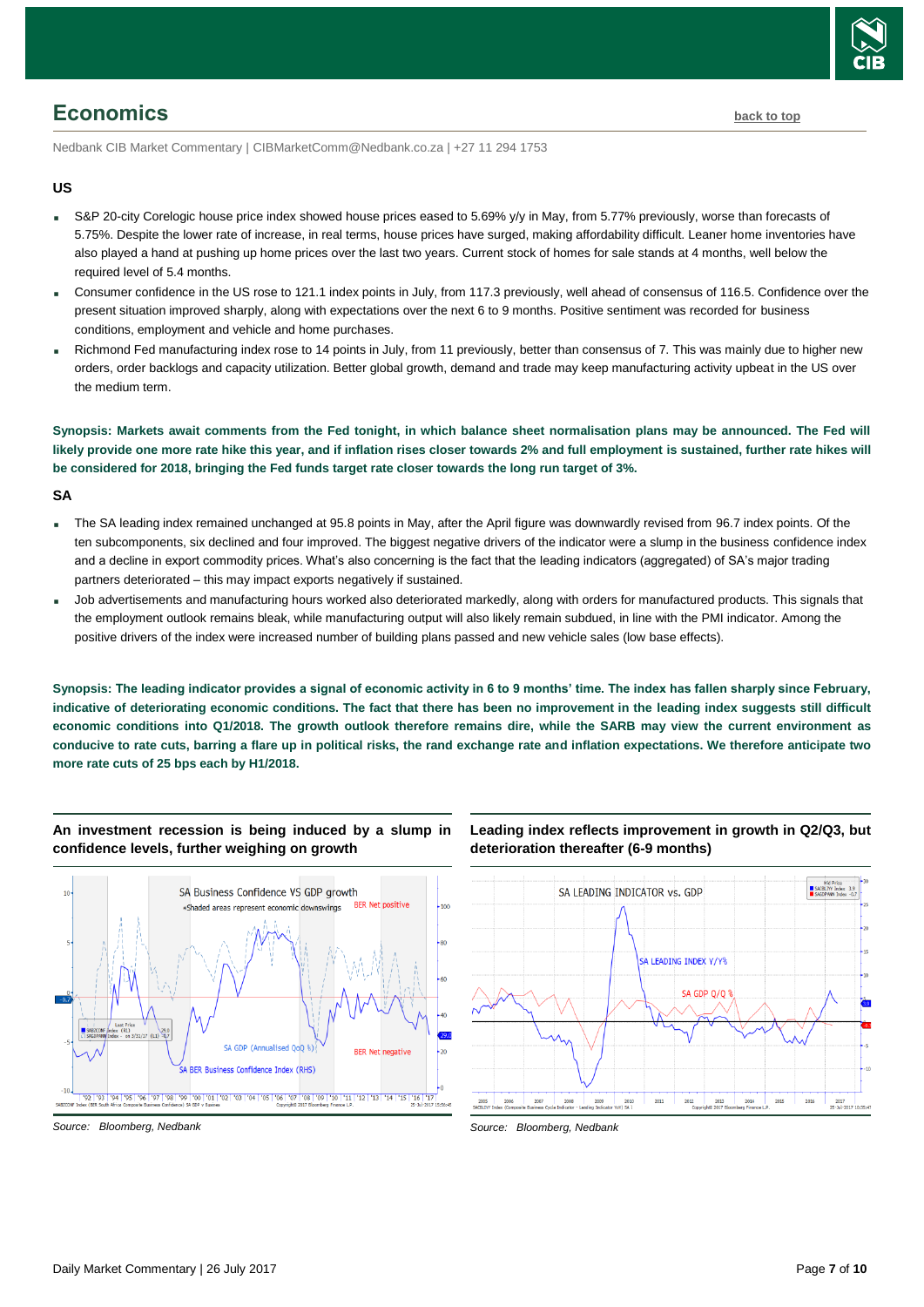

<span id="page-7-0"></span>**Economic calendar [back to top](#page-0-0)** 

Nedbank CIB Market Commentary | CIBMarketComm@Nedbank.co.za | +27 11 294 1753

|                   | <b>Country Event</b> |                                   | Period        | <b>Survey</b> | Actual                       | Prior     | <b>Revised</b> |
|-------------------|----------------------|-----------------------------------|---------------|---------------|------------------------------|-----------|----------------|
| 25-July           |                      |                                   |               |               |                              |           |                |
| 09:00 AM          | <b>SA</b>            | Leading Indicator                 | <b>MAY</b>    |               | 95.8                         | 96.7      | 95.8           |
| 10:00 AM          | <b>GE</b>            | <b>IFO Business Climate</b>       | JUL           | 114.9         | 116.0                        | 115.1     |                |
| 10:00 AM          | <b>GE</b>            | <b>IFO Current Assessment</b>     | JUL           | 123.8         | 125.4                        | 124.1     |                |
| 10:00 AM          | <b>GE</b>            | <b>IFO Expectations</b>           | JUL           | 106.5         | 107.3                        | 106.8     |                |
| 03:00 PM          | <b>US</b>            | S&P CoreLogic CS 20-City YoY NSA  | <b>MAY</b>    | 5.80%         | 5.69%                        | 5.67%     | 5.77%          |
| 04:00 PM          | <b>US</b>            | Conf. Board Consumer Confidence   | JUL           | 116.5         | 121.1                        | 118.9     | 117.3          |
| 04:00 PM          | <b>US</b>            | Richmond Fed Manufact. Index      | JUL           | 7             | 14                           | 7         | 11             |
| 26-July           |                      |                                   |               |               |                              |           |                |
| 10:30 AM          | UK                   | GDP QoQ                           | 2QA           | 0.30%         | ٠                            | 0.20%     |                |
| 10:30 AM          | UK                   | GDP YoY                           | 2QA           | 1.70%         |                              | 2.00%     |                |
| 04:00 PM          | <b>US</b>            | New Home Sales                    | <b>JUN</b>    | 615k          |                              | 610k      |                |
| 04:00 PM          | <b>US</b>            | New Home Sales MoM                | <b>JUN</b>    | 0.82%         | $\qquad \qquad \blacksquare$ | 2.90%     |                |
| 08:00 PM          | <b>US</b>            | FOMC Rate Decision (Low er Bound) | <b>JUL 26</b> | 1.00%         | ۰                            | 1.00%     |                |
| 08:00 PM          | <b>US</b>            | FOMC Rate Decision (Upper Bound)  | <b>JUL 26</b> | 1.25%         |                              | 1.25%     |                |
| 27-July           |                      |                                   |               |               |                              |           |                |
| 03:30 AM          | <b>CH</b>            | <b>Industrial Profits YoY</b>     | <b>JUN</b>    |               | $\blacksquare$               | 16.70%    |                |
| 10:00 AM          | EC                   | M3 Money Supply YoY               | <b>JUN</b>    | 5.00%         | $\qquad \qquad \blacksquare$ | 5.00%     |                |
| 11:30 AM          | <b>SA</b>            | PPI YoY                           | <b>JUN</b>    | 4.40%         | ÷                            | 4.80%     |                |
| 02:30 PM          | <b>US</b>            | Wholesale Inventories MoM         | <b>JUNP</b>   | 0.25%         | ٠                            | 0.40%     |                |
| 02:30 PM          | <b>US</b>            | Cap Goods Orders Nondef Ex Air    | <b>JUNP</b>   | 0.3%          | $\qquad \qquad \blacksquare$ | 0.2%      |                |
| 02:30 PM          | <b>US</b>            | Durable Goods Orders              | <b>JUNP</b>   | 3.5%          |                              | $-0.8%$   |                |
| 02:30 PM          | US                   | Durables Ex Transportation        | JUN P         | 0.40%         |                              | 0.30%     |                |
| 02:30 PM          | <b>US</b>            | Advance Goods Trade Balance       | JUN           | USD-65.5b     |                              | USD-66.3b |                |
| 02:30 PM          | <b>US</b>            | Chicago Fed Nat Activity Index    | <b>JUN</b>    | 0.35          |                              | $-0.26$   |                |
| 05:00 PM          | <b>US</b>            | Kansas City Fed Manf. Activity    | JUL           | 11.0          |                              | 11.0      |                |
| Source: Bloomberg |                      | 2017/07/26 07:37                  |               |               |                              |           |                |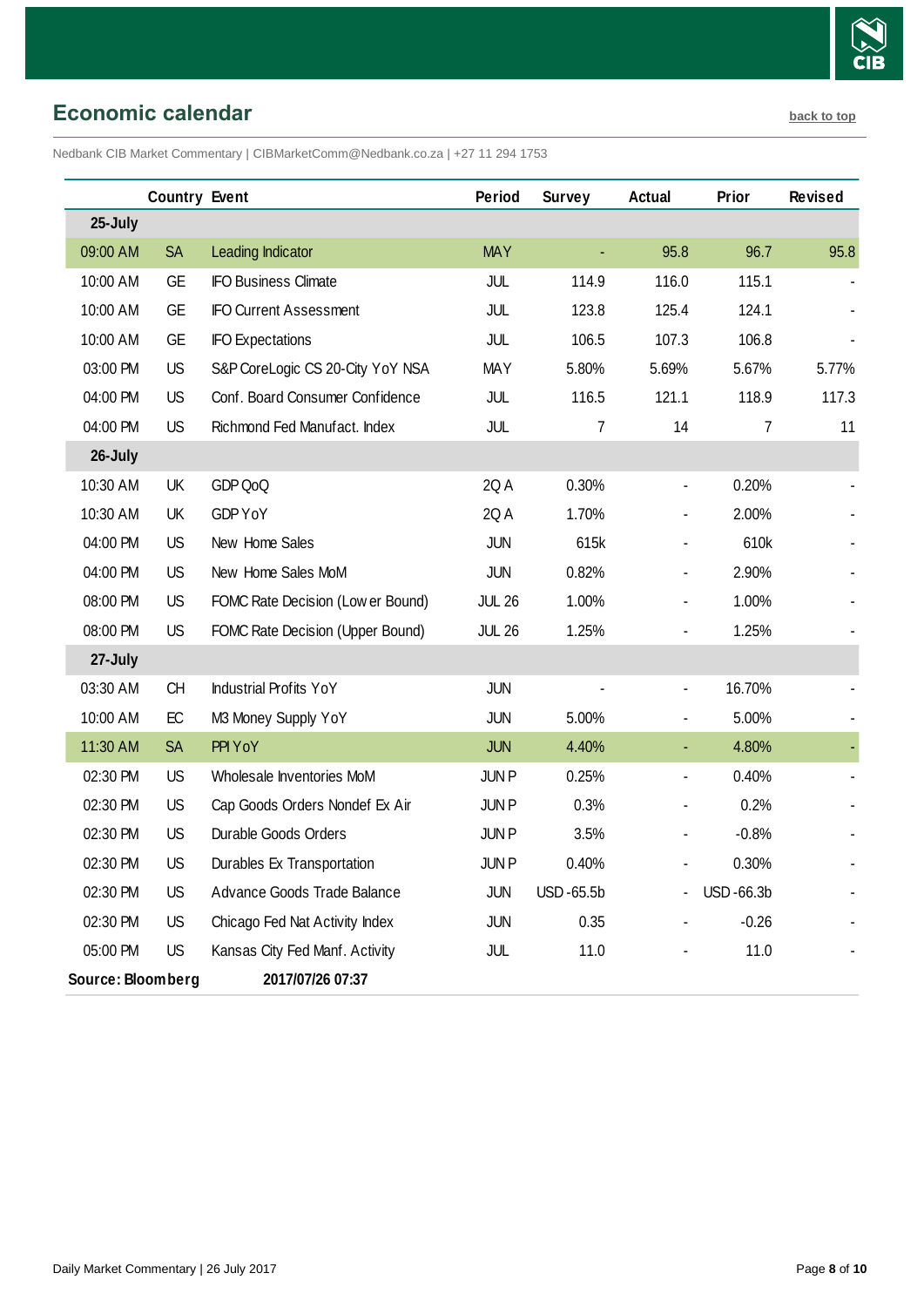

## <span id="page-8-0"></span>**Contacts**

**Treasury: Economic Analyst Reezwana Sumad** (011) 294 1753

**ALM Portfolio Management** (011) 535 4042

**Equities Sales and Distribution** (011) 535 4030/31

**Forex Institutional Sales Desk** (011) 535 4005

**Interest Rate Swaps & FRA's Trading** (011) 535 4004

**Money Market Institutional Sales Desk** (011) 535 4008

**Bond Trading** (011) 535 4021

**Forex Business Banking Sales Desk** (011) 535 4003

**Forex Retail Sales Desk** (011) 535 4020

**Money Market Business Banking Sales Desk** (011) 535 4006

**Non Soft & Soft Commodities Trading** (011) 535 4038

**Credit Derivatives**  (011) 535 4047

**Forex Corporate Sales Desk** JHB (011) 535 4002; DBN (031) 327 3000; CTN (021) 413 9300

**Inflation Trading** (011) 535 4026

**Money Market Corporate Sales Desk** JHB (011) 535 4007; DBN (031) 327 3000; CTN (021) 413 9300

**Preference shares desk** (011) 535 4072